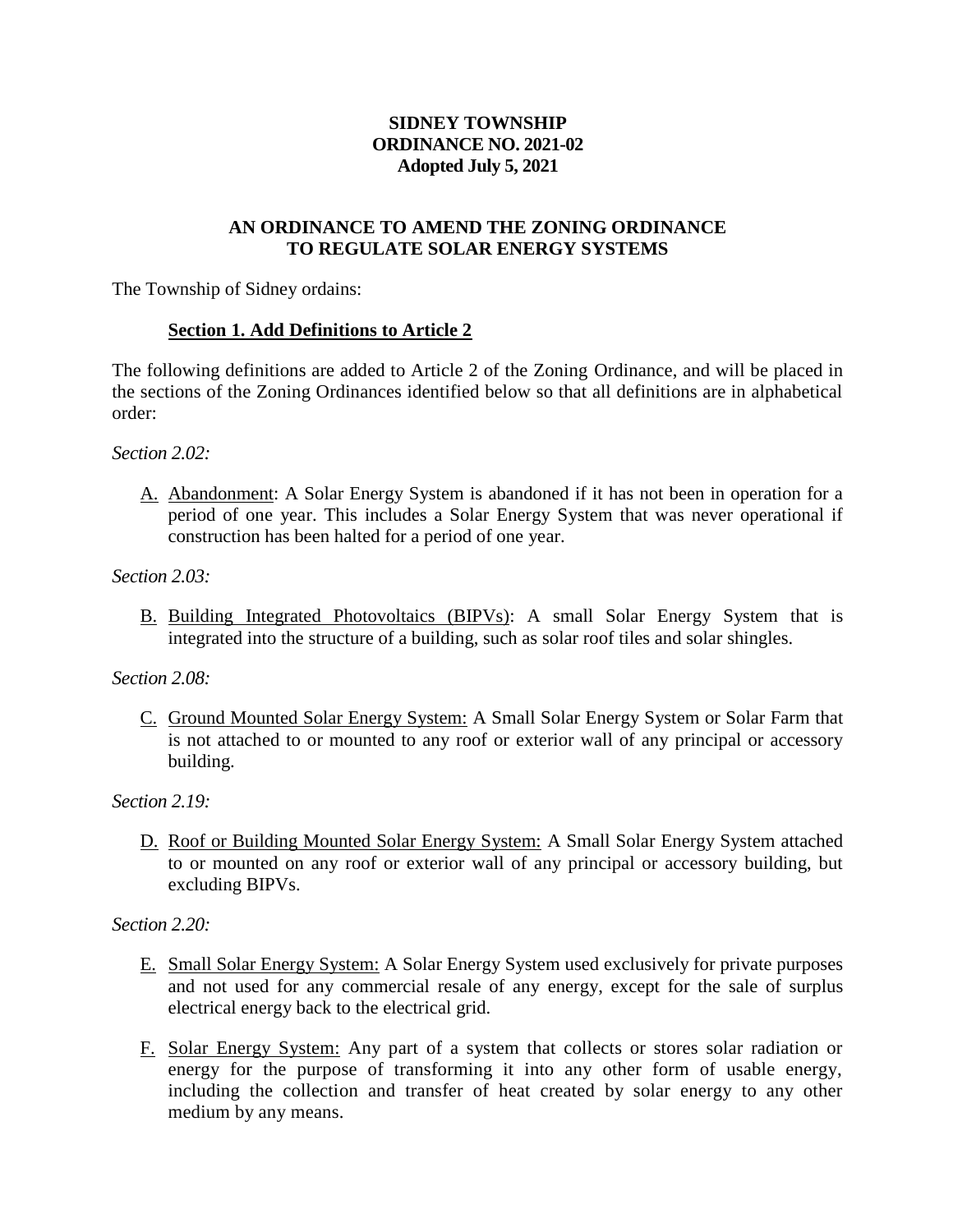G. Solar Farm: A Solar Energy System in which the principal design, purpose, or use is to provide energy to off-site uses or the wholesale or retail sale of generated electricity to any person or entity.

### **Section 2. Add New Section 16.08(MM), entitled "Solar Energy Systems"**

Section 16.08(MM), entitled "Solar Energy Systems," is added to the Township's Zoning Ordinance. The section reads in its entirety as follows:

### **Section 16.08(MM). Solar Energy Systems.**

**A. General Provisions.** All Solar Energy Systems are subject to the following requirements:

1. All Solar Energy Systems must conform to the provisions of this Ordinance and all county, state, and federal regulations and safety requirements, including applicable building codes and applicable industry standards, including those of the American National Standards Institute (ANSI).

2. The Township may revoke any approvals for, and require the removal of, any Solar Energy System that does not comply with this Ordinance.

3. Solar Energy Systems must be located or placed so that concentrated solar glare is not directed toward or onto nearby properties or roadways at any time of the day.

4. Solar Energy Systems and any related equipment, fencing, or screening must be maintained in good repair and kept clear of trash or other debris.

5. Solar Energy Systems are permitted in the Township as follows, subject to this Section 16.08(MM) and other applicable provisions of the Zoning Ordinance:

| <b>Type of System</b>     | <b>Sub-Type of System</b> | <b>Zoning District</b> | <b>Special land Use</b><br><b>Permit</b> |
|---------------------------|---------------------------|------------------------|------------------------------------------|
| <b>Small Solar Energy</b> | Private BIPVs             | All zoning districts   | Not required                             |
| System                    | Roof or Building Mounted  | All zoning districts   | Not required                             |
|                           | <b>Small Solar Energy</b> | as accessory use       |                                          |
|                           | System                    |                        |                                          |
|                           | Ground Mounted<br>Small   | AP (Agricultural       | Required                                 |
|                           | Solar Energy System s     | Preservation)          |                                          |
| Solar Farm                | <b>All Solar Farms</b>    | AP (Agricultural       | Required                                 |
|                           | (Ground Mounted only)     | Preservation)*         |                                          |

\* Solar Farms are not permitted on any properties enrolled in the PA 116 Farmland and Open Space Preservation Program.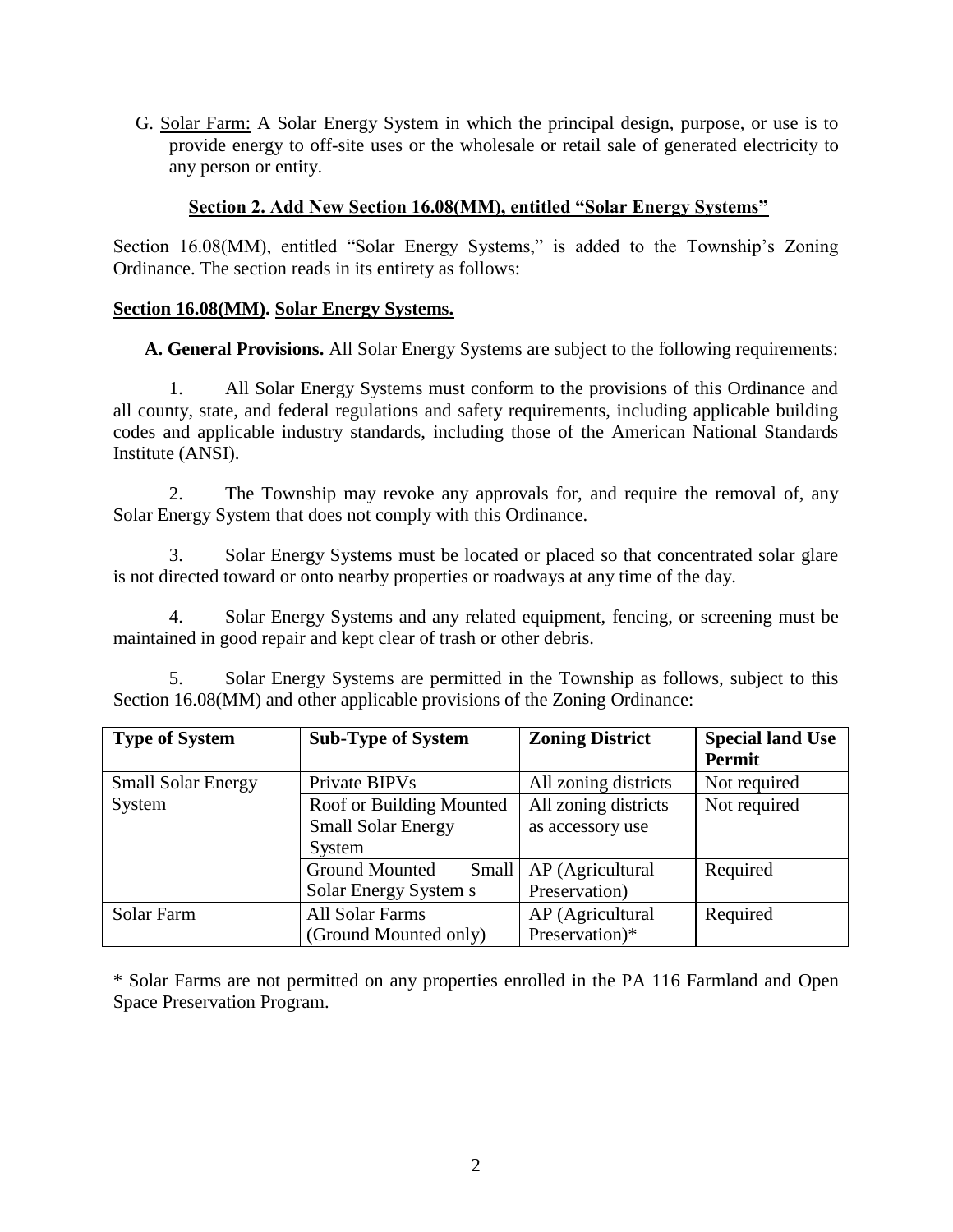### **B. Small Solar Energy Systems.**

1. Small Solar Energy System BIPVs. Small Solar Energy System BIPVs are permitted as an accessory use in all zoning districts. A building permit and zoning compliance permit are required for the installation of BIPVs.

2. Roof or Building Mounted Small Solar Energy Systems. Roof or Building Mounted Small Solar Energy Systems are permitted in all zoning districts as an accessory use, subject to the following requirements:

- a. A building permit and zoning compliance permit are required for the installation of Roof or Building Mounted Small Solar Energy Systems.
- b. No part of the Solar Energy System erected on a roof is permitted to extend beyond the peak of the roof. If the Solar Energy System is mounted on a building in an area other than the roof, no part of the Solar Energy System is permitted to extend beyond the wall on which it is mounted.
- c. No part of a Solar Energy System mounted on a roof is to be installed closer than three feet from the edges of the roof, the peak, or eave or valley to maintain pathways of accessibility.
- d. No part of a Solar Energy System mounted on a roof is permitted to extend more than two feet above the surface of the roof. The total height may not exceed the maximum building height for the zoning district in which it is located.
- e. A Building Mounted Small Solar Energy System must not be mounted on a wall that is facing an adjacent public right-of-way unless the building is set back at least 300 feet from the public rightof-way.
- f. If a Roof or Building Mounted Small Solar Energy System has been abandoned, the property owner must remove it within three months after the date of abandonment.
- g. Roof or Building Mounted Small Solar Energy Systems must be located or placed so that concentrated solar glare is not directed toward or onto nearby properties or roadways at any time of the day.

3. Ground Mounted Small Solar Energy Systems. Ground Mounted Small Solar Energy Systems are allowed only in the AP (Agricultural Preservation) zoning district and require a special land use permit and site plan review. In addition to all requirements for a special land use permit under Article 16 of the Zoning Ordinance and site plan review and approval under Article 15 of the Zoning Ordinance, Ground Mounted Small Solar Energy Systems are also subject to the following requirements: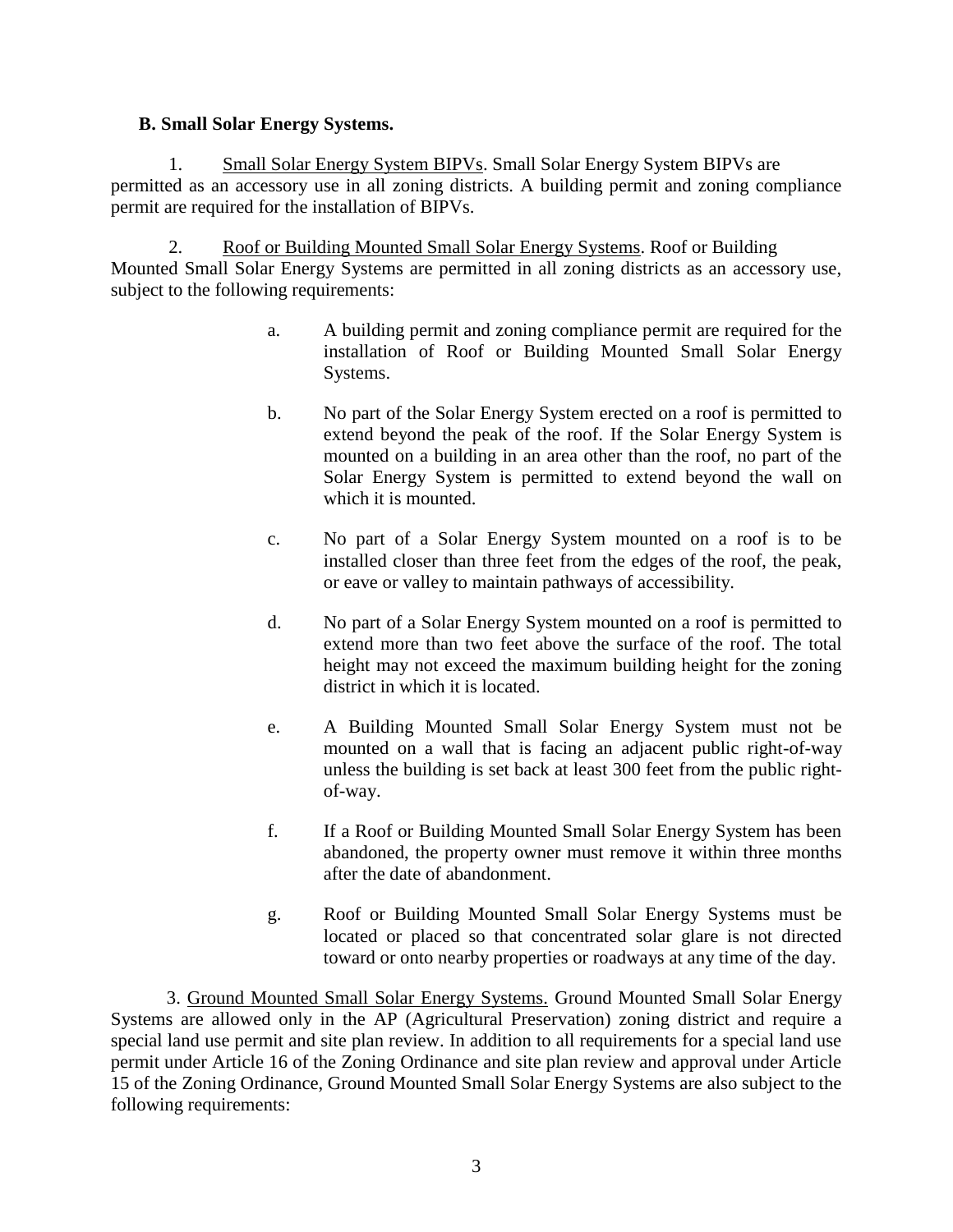- *a. Site Plan.* Before installation of a Ground Mounted Small Solar Energy System, the property owner must submit a site plan to the Zoning Administrator. The site plan must include setbacks, panel size, and the location of property lines, buildings, fences, greenbelts, and road right of ways. The site plan must be drawn to scale. The site plan must be accompanied by photographs of the property in its current condition.
- *b. Minimum Acreage.* A Ground Mounted Small Solar Energy System may only be installed on a parcel that is three acres in size or larger.
- *c. Maximum Height.* A Ground Mounted Small Solar Energy System must not exceed eight feet above the ground when oriented at maximum tilt, measured from grade to the top of the highest panel.
- *d. Location.* A Ground Mounted Small Solar Energy System must be located in the rear yard and meet the rear yard setback requirements applicable in the AP (Agricultural Production) zoning district, except that the Planning Commission may allow a Ground Mounted Small Solar Energy System to be located in a side yard or rear yard if (1) the Ground Mount Small Solar Energy System is set back at least 300 feet from the public right-of-way; and (2) locating the Ground Mount Small Solar Energy System in the front or side yard will not unreasonably interfere with the use and enjoyment of adjacent properties.
- *e. Lot Area Coverage.* No more than 10% of the parcel may be covered by a Ground Mounted Small Solar Energy System.
- *f. Drainage*. If more than 2,000 square feet of ground surface will be covered by the Ground Mounted Small Solar Energy System, then the applicant must include a drain management plan with its site plan.
- *g. Underground Transmission.* All power transmission or other lines, wires, or conduits from a Ground Mounted Small Solar Energy System to any building or other structure must be located underground. If batteries are used as part of the Ground Mounted Small Solar Energy System, they must be placed in a secured container or enclosure.
- *h. Screening.* Greenbelt screening is required around any Ground Mounted Small Solar Energy System and around any equipment associated with the system to obscure, to the greatest extent possible, the Solar Energy System from any adjacent properties. The greenbelt must consist of shrubbery, trees, or other non-invasive plant species that provide a visual screen. In lieu of a planting greenbelt, a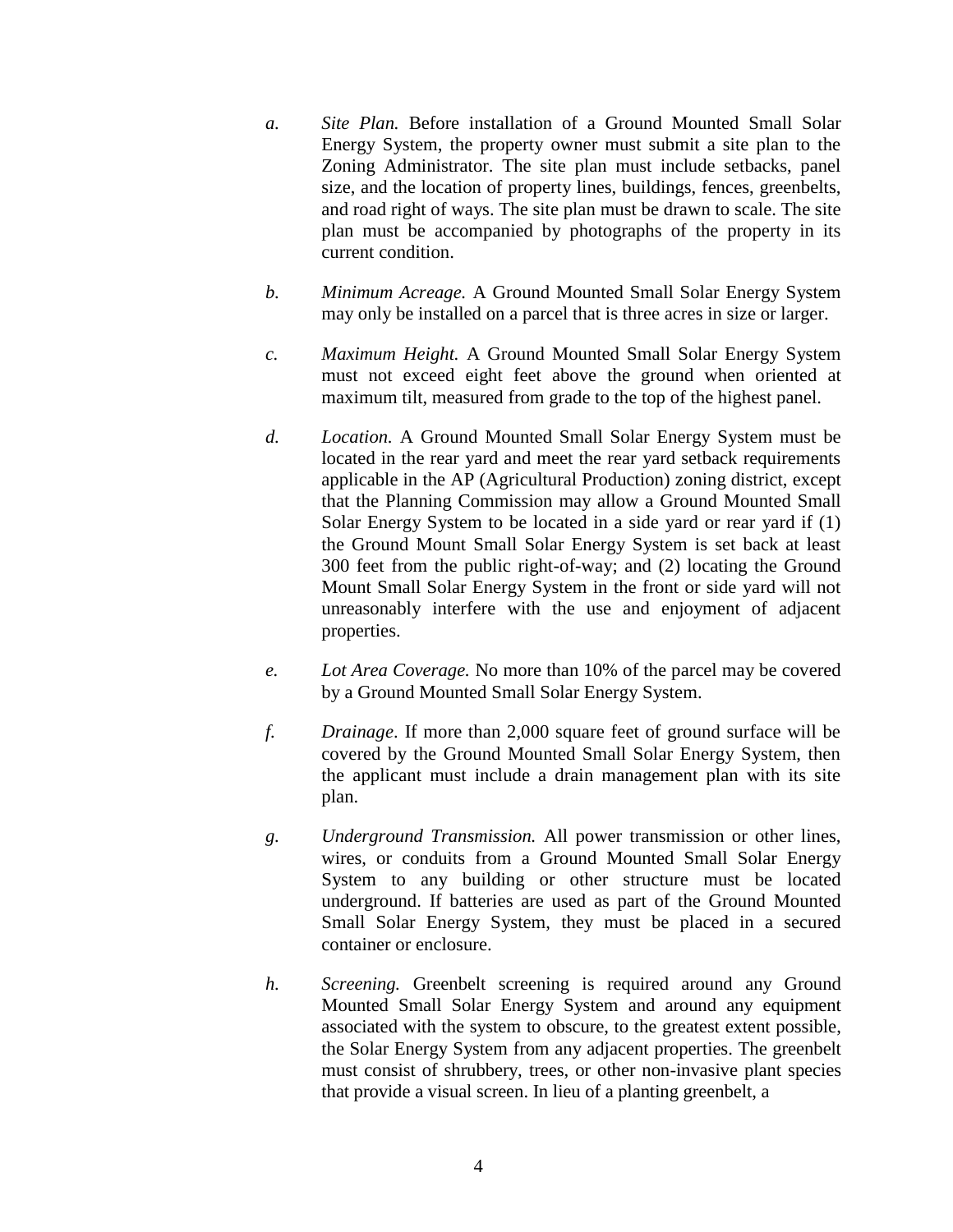decorative fence that is 50% opaque (and that meets the requirements of this Ordinance applicable to fences) may be used if approved by the Planning Commission.

- *i. Appearance.* The exterior surfaces of a Ground Mounted Small Solar Energy System must be generally neutral in color and substantially non-reflective of light.
- *j. Abandonment.* If a Ground Mounted Small Solar Energy System has been abandoned, the property owner must notify the Township and remove the system within three months after the date of abandonment.
- *k. Building Permit.* In addition to a special land use permit and site plan approval, a building permit is required for installation of a Ground Mounted Small Solar Energy System.
- *l. Transferability.* A special land use permit for a Ground Mounted Small Solar Energy System is transferable to a new owner. The new owner must register its name and business address with the Township and must comply with this Ordinance and all approvals and conditions issued by the Township.
- *m. Remedies.* If an applicant or operator of a Ground Mounted Solar Energy System fails to comply with this Ordinance, the Township, in addition to any other remedy under this Ordinance, may revoke the special land use permit and site plan approval after giving the applicant notice and an opportunity to be heard. Additionally, the Township may pursue any legal or equitable action to abate a violation and recover any and all costs, including the Township's actual attorney fees and costs.
- **C. Solar Farms.** Solar Farms are allowed only in the AP (Agricultural Preservation) zoning district (except Solar Farms are not permitted on any properties enrolled in the PA 116 Farmland and Open Space Preservation Program) and require a special land use permit and site plan review. In addition to all requirements for a special land use permit under Article 16 of the Zoning Ordinance and site plan review and approval under Article 15 of the Zoning Ordinance, Solar Farms are also subject to the following requirements:

1. *Application Requirements.* The applicant for a Solar Farm must provide the Township with all of the following:

- a. Application fee in an amount set by resolution of the Township Board.
- b. The name, address, and phone number of the applicant, any authorized representatives of the applicant, the proposed operator, and the real property owners.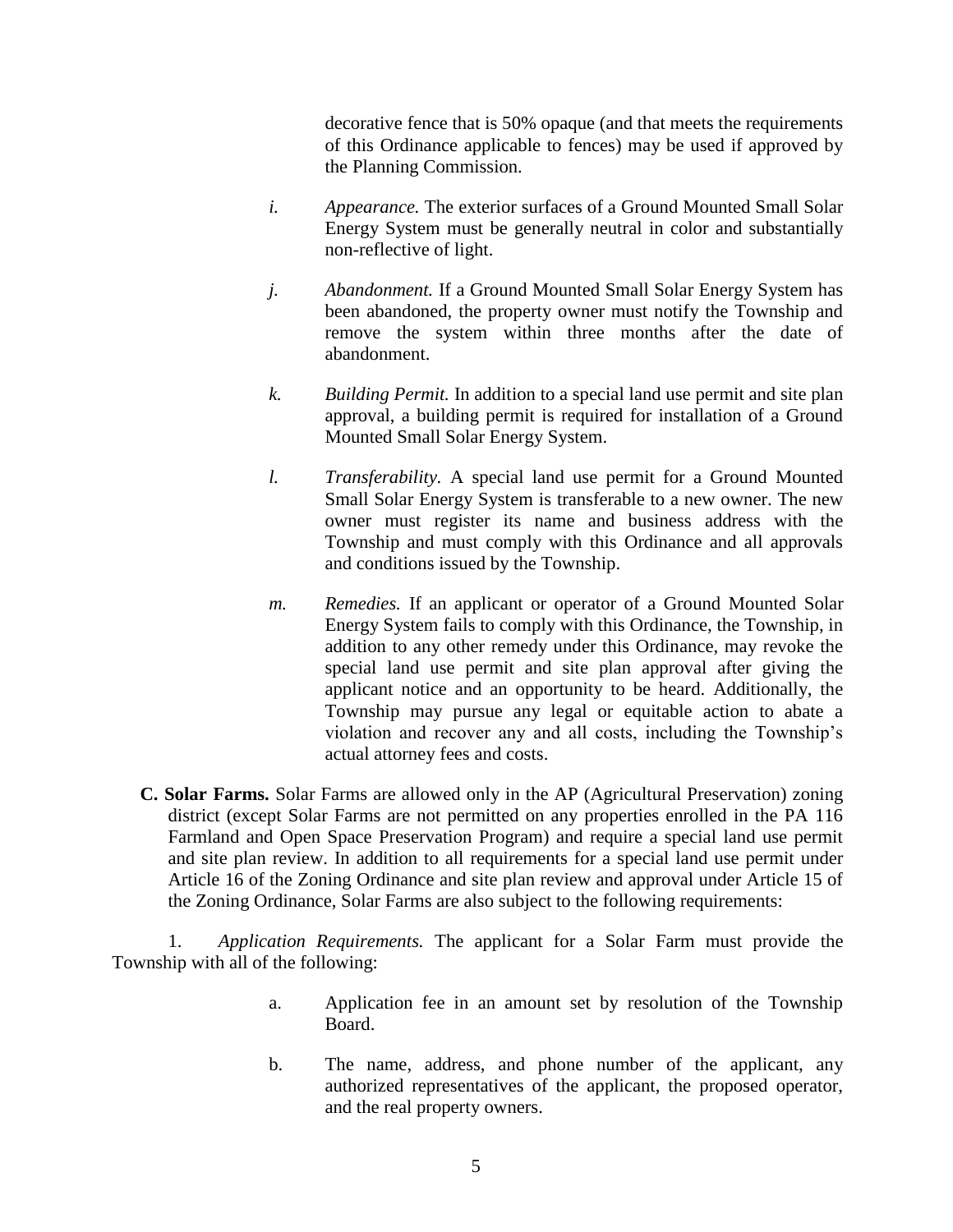- c. A site plan that includes all proposed structures and the location of all equipment, transformers, and substations, as well as all setbacks, panel sizes and locations, and the location of property lines, signage, fences, greenbelts and screening, drain tiles, easements, floodplains, bodies of water, lighting, proposed access routes, land elevations, structures on adjacent parcels, and road right of ways. The site plan must be drawn to scale and must indicate how the Solar Farm will be connected to the power grid.
- d. Scaled drawings depicting the location, height, elevation, and size of all components of the Solar Farm.
- e. A map and narrative description of the land uses of all nonparticipating parcels adjacent to the Solar Farm.
- f. A list of all parcel numbers that will be used by the Solar Farm; documentation establishing ownership of each parcel; legal descriptions for each parcel; and any lease agreements, easements, letters of intent, or purchase agreements for the subject parcels demonstrating the property owners' consent to include the parcels in the Solar Farm.
- g. A plan for managing erosion and sediment control.
- h. An operations agreement setting forth the operations parameters, the applicant's inspection protocol, security and emergency procedures, and general safety documentation. The security and emergency procedures must describe how the applicant or operator will prevent unauthorized access to the Solar Farm and warn and protect the public about potential dangers during the construction, operation, removal, maintenance or repair of the Solar Farm.
- i. Current photographs of the subject property.
- j. A graphical demonstration (preferably computer-generated) of the Solar Farm as completed.
- k. A copy of the applicant's power purchase agreement or other written agreement with an electric utility showing approval of an interconnection with the proposed Solar Farm.
- l. A written plan and schedule for maintaining the subject property, including a plan for maintaining and inspecting drain tiles and addressing stormwater management.
- m. A decommissioning and land reclamation plan describing the actions to be taken following the abandonment or discontinuation of the Solar Farm, including evidence of proposed commitments with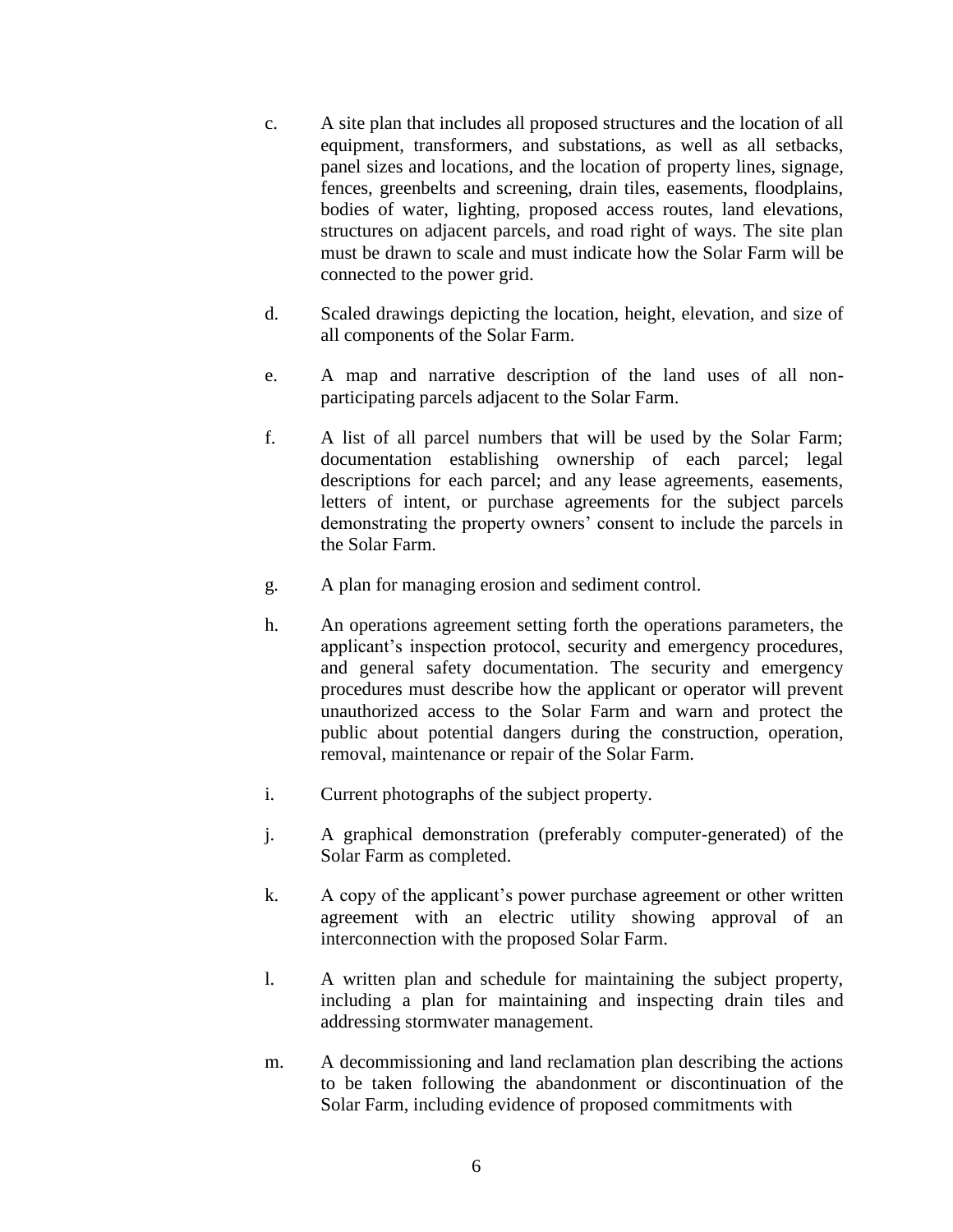property owners to ensure proper final reclamation, repairs to roads, and other steps necessary to fully remove the Solar Farm and restore the subject parcels

- n. An escrow payment that meets the requirements of this Section.
- o. Financial security that meets the requirements of this Section.
- p. A plan for resolving complaints from the public or other property owners concerning the construction and operation of the Solar Farm.
- q. A plan for managing any hazardous waste.
- r. A description of any electromagnetic interference that may be generated by the Solar Farm.
- s. A transportation plan for construction and operation phases, including any applicable agreements with the County Road Commission and Michigan Department of Transportation.
- t. An attestation that the applicant will indemnify and hold the Township harmless from any costs or liability arising from the approval, installation, construction, maintenance, use, repair, or removal of the Solar Energy System.
- u. A copy of the manufacturer's installation instructions and safety measures.
- v. Proof of environmental compliance, including compliance with Part 31, Water Resources Protection, of the Natural Resources and Environmental Protection Act; (MCL 324.3101 et. seq.; Part 91, Soil Erosion and Sedimentation Control (MCL 324.9101 et. seq.) and any corresponding County ordinances; Part 301, Inland Lakes and Streams, (MCL 324.30101 et. seq.); Part 303, Wetlands (MCL 324.30301 et. seq.); Part 365, Endangered Species Protection (MCL324.36501 et. seq.); and any other applicable laws and rules in force at the time the application is considered by the Township.
- w. An environmental impact study that evaluates the environmental impact of the Solar Farm, including its impact on water resources, air quality, wildlife, floodplains, wetlands, unique farmlands or soils, areas of aesthetic or historic important, archeological or cultural concerns, neighboring properties, utilities and infrastructure, noise, and any other relevant factors.
- x. An estimated construction timeline.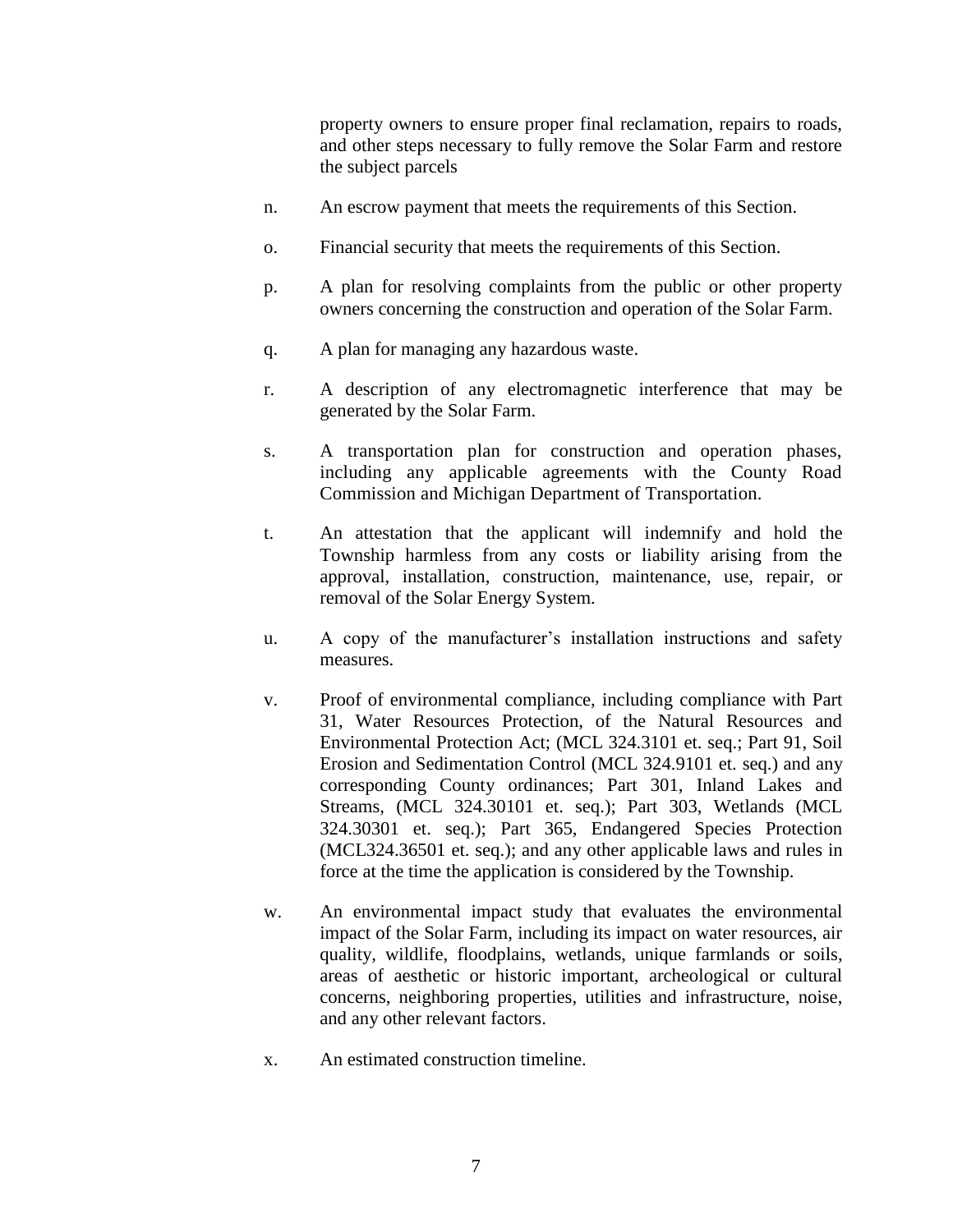- y. Any additional information or documentation requested by the Planning Commission, Township Board, or other Township representative.
- 2. *System and Location Requirements.*
	- a. Solar Farms must be ground mounted.
	- b. Solar Farms must be located on parcels of land 15 acres in size or larger.
	- c. The project area of the Solar Farm must not cover more than 150 total acres (regardless of the number of parcels used by the Solar Farm). "Project area" means the surface area of all land covered by solar arrays, including spacing between rows of panels, but not including setbacks required by this Ordinance.
	- d. Solar Farms are permitted only in the AP (Agricultural Preservation) zoning district.
	- e. Solar Farms are not permitted on any properties enrolled in the PA 116 Farmland and Open Space Preservation Program.
	- f. Solar Farms (including all solar panels, structures, and equipment) must be set back 350 feet from all lot lines and 300 feet from all public road rights-of-way. If a single Solar Farm is located on more than one lot, then the lot-line setbacks of this subsection do not apply to the lot lines shared by those lots.
	- g. The height of the Solar Farm and any mounts, buildings, accessory structures, and related equipment must not exceed 10 feet when oriented at maximum tilt. Height is measured from the natural grade at the base of the component being measured. Lightning rods may exceed 10 feet in height, but they must be limited to the height necessary to protect the Solar Farm from lightning.

3. *Permits.* All required county, state, and federal permits must be obtained before the applicant or operator begins construction of any phase of the Solar Farm.

- 4. *Escrow Account.*
	- a. The applicant must establish an escrow account when it submits its application for a Solar Farm. The amount must equal an estimate of the total costs of (1) reviewing and processing the special use permit application and site plan, including publication and administrative costs and costs of the Township Attorney, Township Planner, and Township engineer; and (2) any professional studies or report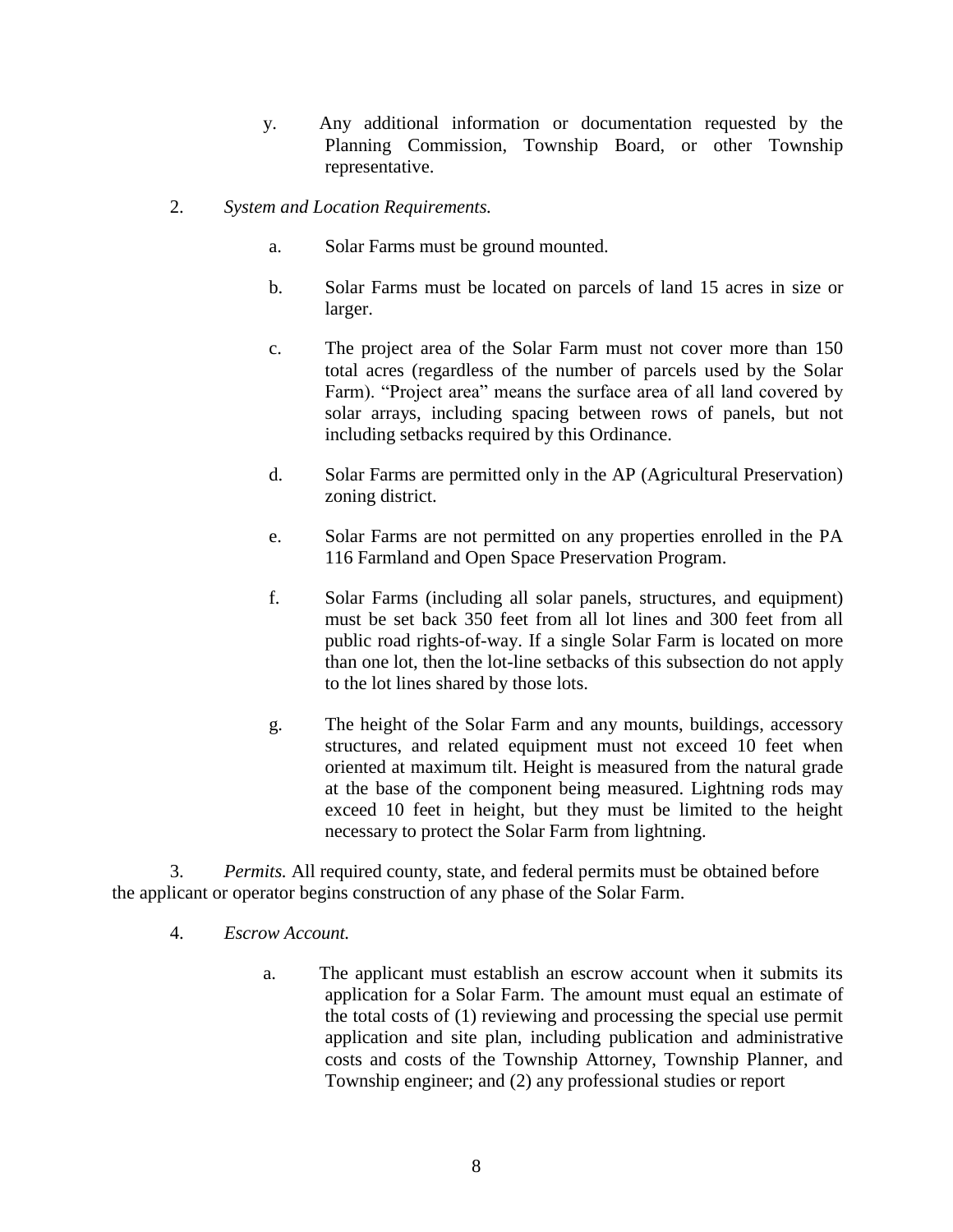prepared by the Township or on the Township's behalf to assist with its evaluation of the application.

- b. The Township may draw from the escrow account to reimburse any of its costs or expenses incurred in reviewing, processing, and evaluating the application before approval or denial. The Township may require the applicant to replenish the escrow account at any time to ensure a sufficient balance.
- c. The escrow account will be maintained and must continue to be replenished while the Solar Farm is in operation, and the Township may draw from the escrow account to pay any costs incurred in enforcing this Ordinance with respect to the Solar Farm, including legal fees and expenses.
- d. If the Township instructs the applicant to replenish the escrow account and the applicant fails to do so within 14 days after receiving notice, then the Township has no further obligation to process the applicant's application until the escrow account is replenished. If the application has already been approved, then the applicant's failure to replenish the escrow account within 14 days after receiving notice is a violation of this Ordinance for which the Township may, upon notice and a hearing, revoke the special land use permit.
- e. Any funds in the escrow account that exceed the Township's actual costs after the application is denied (and after any and all appeals have been exhausted), or after the Solar Farm is decommissioned if the application is approved, will be returned to the applicant. The Township will provide an itemized statement to the applicant upon the applicant's request.

*5. Screening.* Greenbelt screening is required around any Solar Farm and around any equipment associated with the system to obscure, to the greatest extent possible, the Solar Farm from any adjacent residences. The greenbelt must consist of shrubbery, trees, or other noninvasive plant species that provide a visual screen. At least 50% of the plants must be evergreen trees that are at least six feet tall at the time of planting. In lieu of a planting greenbelt, a decorative fence that is at least 50% opaque and that meets the requirements of this Ordinance applicable to fences may be used if approved by the Planning Commission.

*6. Lighting.* Lighting of the Solar Farm is limited to the minimum light necessary for safe operation. Illumination from any lighting must not extend beyond the perimeter of the lots used for the Solar Farm. The Solar Farm must not produce any glare that is visible to neighboring lots or to persons traveling on public or private roads.

*7. Signs.* The Solar Farm must not display any signs, logos, advertising, graphics, lettering, or commercial inscriptions on the solar arrays or any part of the Solar Farm. The Solar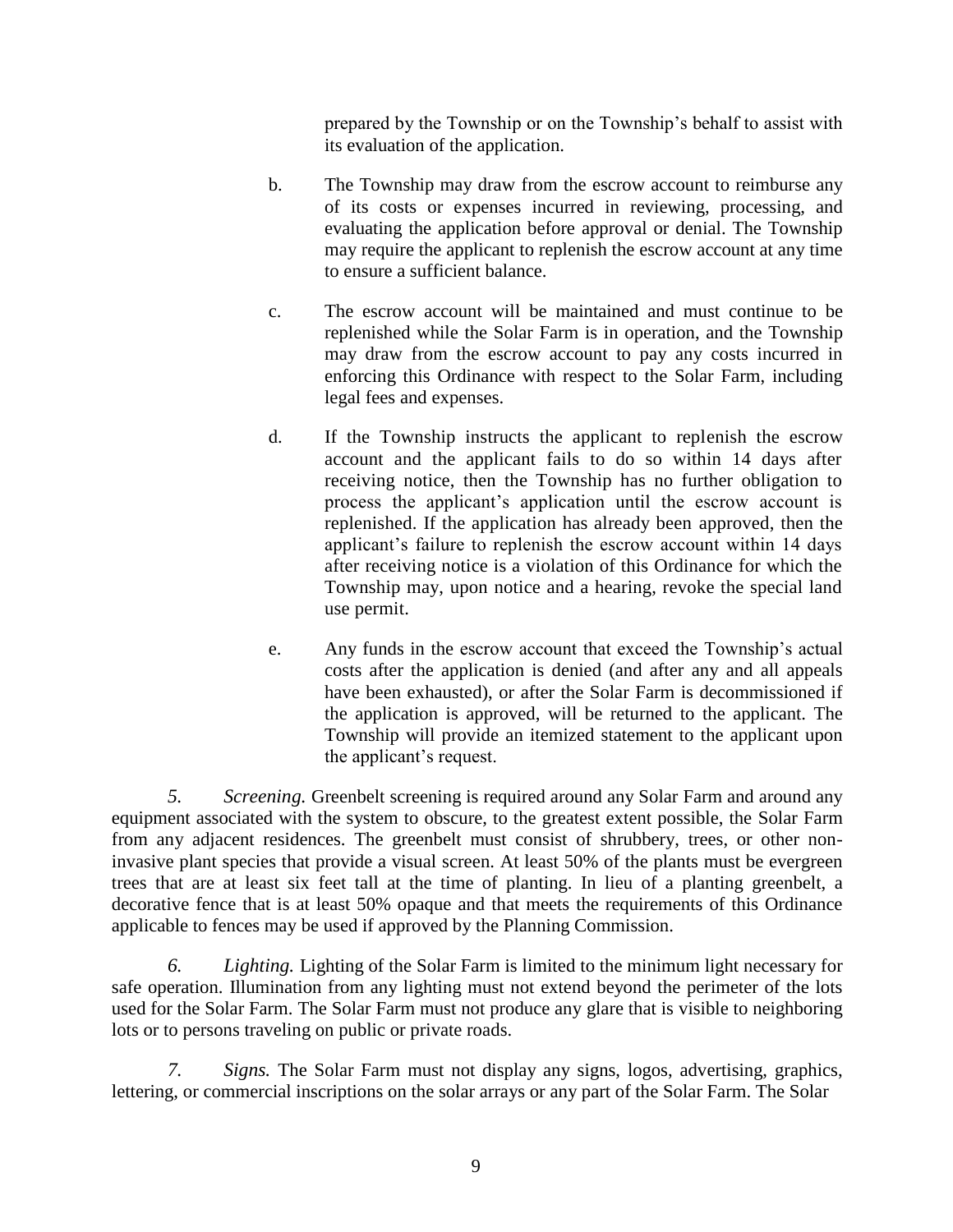Farm may only post the warning signs required under this Ordinance and signs at each entrance to the Solar Farm, subject to all Township sign regulations.

8. *Security Fencing.* The applicant or operator must install an eight-foot tall chain link security fence around the perimeter of the Solar Farm, which must enclose all electrical equipment related to the Solar Farm, including any transformers and transfer stations. Appropriate warning signs must be posted at safe intervals at the entrance and around the perimeter of the Solar Farm, which must include emergency contact information and emergency shutdown procedures.

- 9. *Noise.* The noise generated by a Solar Farm must not exceed the following limit:
	- a. 40 dB(A) Leq 1 second or 50 dB(C) Leq 1 second, as measured at the property line of any adjacent non-participating parcel.
	- b. In addition to the above limitations, a sound barrier of a solid decorative masonry wall or evergreen tree berm, with trees spaced not more than 10 feet apart must be constructed to reduce noise levels surrounding all inverters. The berm must be no more than 10 feet from all inverters, must be at least as tall as all inverters but not more than three feet taller than the height of all inverters.

10. *Underground Transmission.* All power transmission or other lines, wires, or conduits from a Solar Farm to any building or other structure must be located underground at a depth that complies with current National Electrical Code standards, except for power switchyards or the area within a substation. If batteries are used as part of the Ground Mounted Solar Energy System, they must be placed in a secured container or enclosure.

11. *Drain Tile Inspections.* The Solar Farm must be maintained in working condition at all times while in operation. The applicant or operator must inspect all drain tile at least once every three years by means of robotic camera, with the first inspection occurring before the Solar Farm is in operation. The applicant or operator must submit proof of the inspection to the Township. The owner or operator must repair any damage or failure of the drain tile within 60 days after discovery and submit proof of the repair to the Township. The Township is entitled, but not required, to have a representative present at each inspection or to conduct an independent inspection.

12. *Damage to Roads.* The applicant and operator are jointly responsible for any damage to any public roads in the Township caused by the construction, maintenance, or operation of the Solar Farm.

13. *Insurance.* The applicant or operator must maintain property/casualty insurance and general commercial liability insurance in an amount of at least \$10 million per occurrence and provide proof of insurance to the Township before approval of any special land use permit and after approval on a quarterly basis.

14. *Decommissioning.* If a Solar Farm is abandoned or otherwise nonoperational for a period of one year, the property owner or the operator must notify the Township and must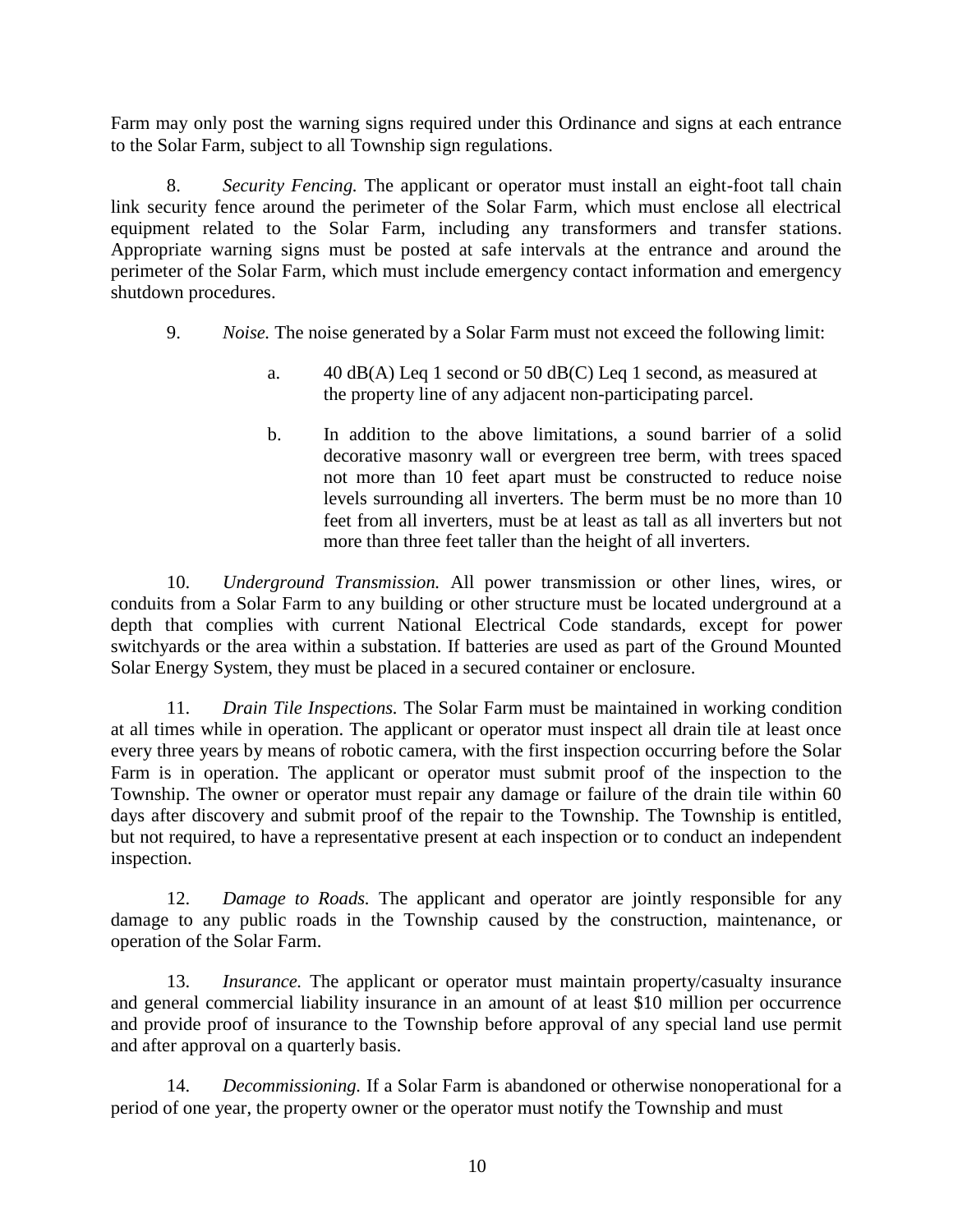remove the system within six months after the date of abandonment. The Planning Commission may extend this six-month period upon good cause shown. Removal requires receipt of a demolition permit from the Building Official and full restoration of the site to the satisfaction of the Zoning Administrator. Decommissioning requires removing all structures, fencing, equipment foundations, footings, and debris to a depth of four feet and restoring the soil and vegetation to the condition they were in before construction of the Solar Farm. The requirements of this subsection also apply to a Solar Farm that is never fully completed or operational if construction has been halted for a period of one year.

15. *Financial Security.* To ensure proper decommissioning of a Solar Farm upon abandonment, the applicant must post financial security in the form of a surety bond, escrow payment, or irrevocable letter of credit in an amount equal to 125% of the total estimated cost of decommissioning, code enforcement, and reclamation, which cost estimate must be approved by the Township. The operator and the Township will review the amount of the financial security every two years to ensure that the amount remains adequate. This financial security must be posted within 15 business days after approval of the special land use application. If the applicant or operator fails to timely decommission the Solar Farm as required under this Ordinance, then the Township may draw from the financial security to decommission the Solar Farm and to pay any costs associated with decommissioning, including legal fees and expenses.

16. *Extraordinary Events.* If the Solar Farm experiences a failure, fire, leakage of hazardous materials, personal injury, or other extraordinary or catastrophic event, the applicant or operator must notify the Township within 24 hours.

17. *Quarterly Report.* The applicant or operator must submit a report on or before January 1, April 1, July 1, and October 1 of each year that includes all of the following:

- a. Current proof of insurance;
- b. Verification of financial security; and
- c. A summary of all complaints, complaint resolutions, and extraordinary events.

18. *Inspections.* The Township may inspect a Solar Farm at any time by providing 24 hours advance notice to the applicant or operator.

*Complaints.* The applicant and operator must comply with the complaint resolution plan submitted with the application, subject to any conditions imposed by the Planning Commission.

20. *Expiration.* The special land use permit expires if the Solar Farm is not constructed within 24 months after the date of issuance. The Planning Commission may extend this 24-month period upon good cause shown.

21. *Transferability.* A special land use permit for a Solar Farm is transferable to a new owner. The new owner must register its name and business address with the Township and must comply with this Ordinance and all approvals and conditions issued by the Township.